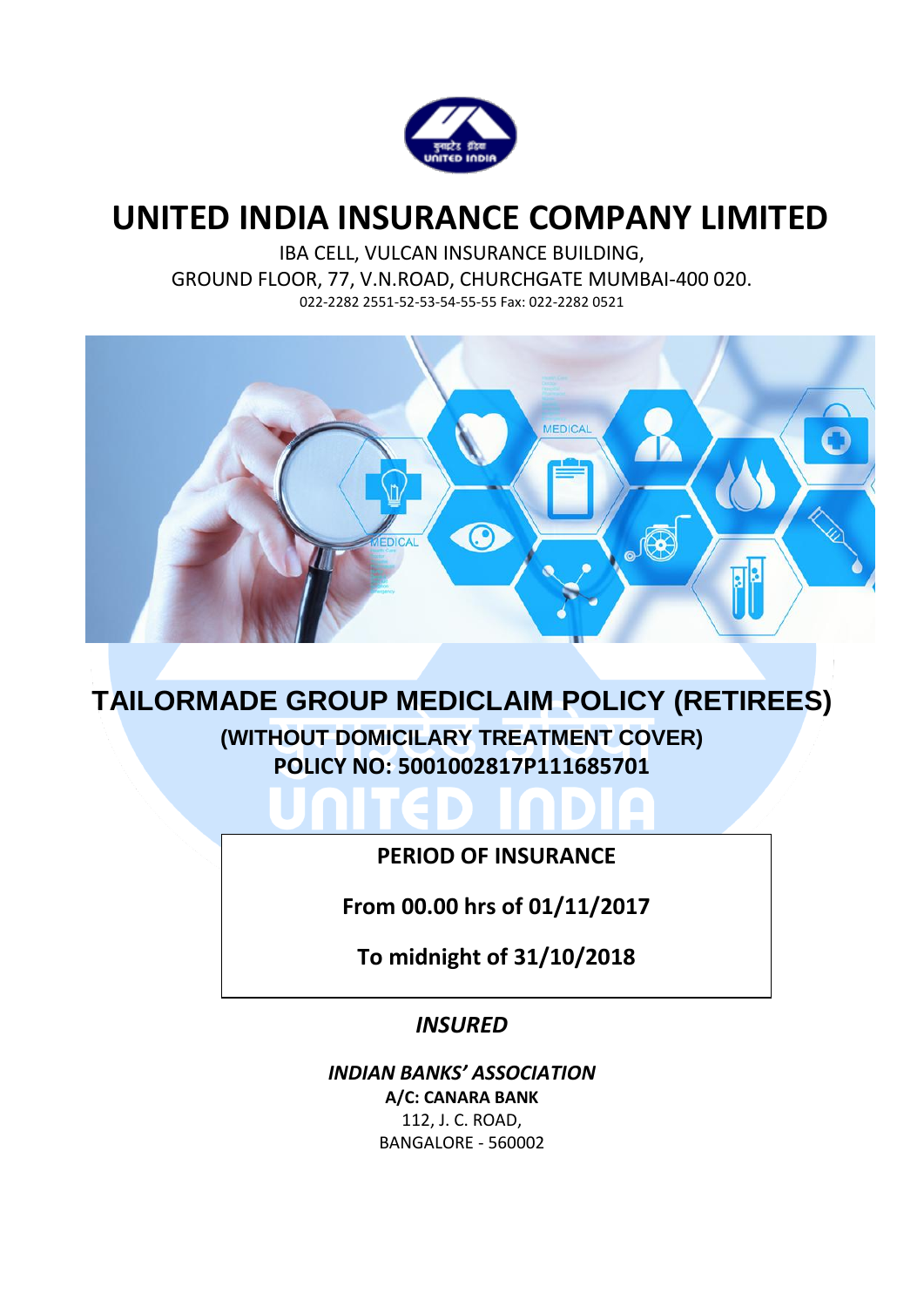| <b>PART-1</b>                     |  |
|-----------------------------------|--|
| <b>POLICY SCHEDULE - RETIREES</b> |  |

| Name of The Insured                                               |                    | <b>INDIAN BANK'S ASSOCIATION</b><br>A/C CANARA BANK                                                                                         |                                                                               |                                                                                                                                                                                            |  |
|-------------------------------------------------------------------|--------------------|---------------------------------------------------------------------------------------------------------------------------------------------|-------------------------------------------------------------------------------|--------------------------------------------------------------------------------------------------------------------------------------------------------------------------------------------|--|
| Address of The Insured                                            |                    | 112, J. C. ROAD,                                                                                                                            |                                                                               |                                                                                                                                                                                            |  |
| <b>Insured Person Details</b>                                     |                    | <b>BANGALORE - 560002</b><br>Retired/Resigned Employees and/or their Widow/<br>Widower of CANARA BANK as per schedule<br>attached.          |                                                                               |                                                                                                                                                                                            |  |
| <b>Issue Office Code</b>                                          |                    |                                                                                                                                             | LCB Mumbai (500100)                                                           |                                                                                                                                                                                            |  |
| Agent / Broker details                                            |                    |                                                                                                                                             | K. M. Dastur Reinsurance Brokers Pvt. Ltd.                                    |                                                                                                                                                                                            |  |
| Period of Insurance                                               |                    | From 00.00 hrs of 01/11/2017 To midnight of<br>31/10/2018                                                                                   |                                                                               |                                                                                                                                                                                            |  |
| <b>Gross Premium</b>                                              |                    | Net Premium : INR 126,201,465/-<br><b>GST</b><br>$\therefore$ INR 2,27,16,264/-<br>Total American                                           | : INR 148,917,729/-                                                           |                                                                                                                                                                                            |  |
| Co-Insurance Details                                              |                    | United India Insurance Co Ltd.<br>National Insurance Co. Itd.<br>New India Assurance Co Ltd.<br>Oriental Insurance Co. Ltd.<br><b>Total</b> | 55 %<br>15 %<br>15 %<br>15 %<br>100%                                          |                                                                                                                                                                                            |  |
| <b>Policy Servicing TPA</b>                                       |                    | <b>Good Health Insurance TPA Ltd</b>                                                                                                        |                                                                               |                                                                                                                                                                                            |  |
| Sum Insured for Group Mediclaim on Family<br><b>Floater basis</b> |                    | Retired Officers : INR 4,00,000/-<br>Retired Clerks : INR 3,00,000/-<br>Retired Subordinate-staff: INR 3,00,000/-                           |                                                                               |                                                                                                                                                                                            |  |
| NUMBER OF FAMILIES SUM INSURED, CATEGORY FOR GROUP MEDICLAIM      |                    |                                                                                                                                             |                                                                               |                                                                                                                                                                                            |  |
| <b>CATEGORY</b>                                                   | <b>SUM INSURED</b> | <b>NO OF</b><br><b>FAMILES</b>                                                                                                              | <b>TOTAL PREMIUM IN</b><br>RS. (without ST)                                   | <b>PREMIUM PER FAMILY</b><br>IN RS. (without ST)                                                                                                                                           |  |
| <b>Retired Officers</b>                                           | INR 4,00,000/-     | 6,435                                                                                                                                       | INR 89,671,725/-                                                              | INR 13,935/-                                                                                                                                                                               |  |
| <b>Retired Clerks</b>                                             | INR 3,00,000/-     | 3,495                                                                                                                                       | INR 36,529,740/-                                                              | INR 10,452/-                                                                                                                                                                               |  |
| <b>TOTAL</b>                                                      |                    | 9,930                                                                                                                                       | INR 126,201,465/-                                                             |                                                                                                                                                                                            |  |
| <b>Family Definition</b>                                          |                    |                                                                                                                                             |                                                                               | Retired/Resigned Employee + Spouse only.<br>OR<br>Widow/Widower                                                                                                                            |  |
| <b>Additional Conditions</b>                                      |                    |                                                                                                                                             | under the policy:<br>fixed benefit is payable.<br>2)<br>treatment is payable. | The following additional conditions are applicable<br>1) For critical illness, Hospitalization medical<br>expenses alone is payable. No lump sum<br>No expenses related to domiciliary/OPD |  |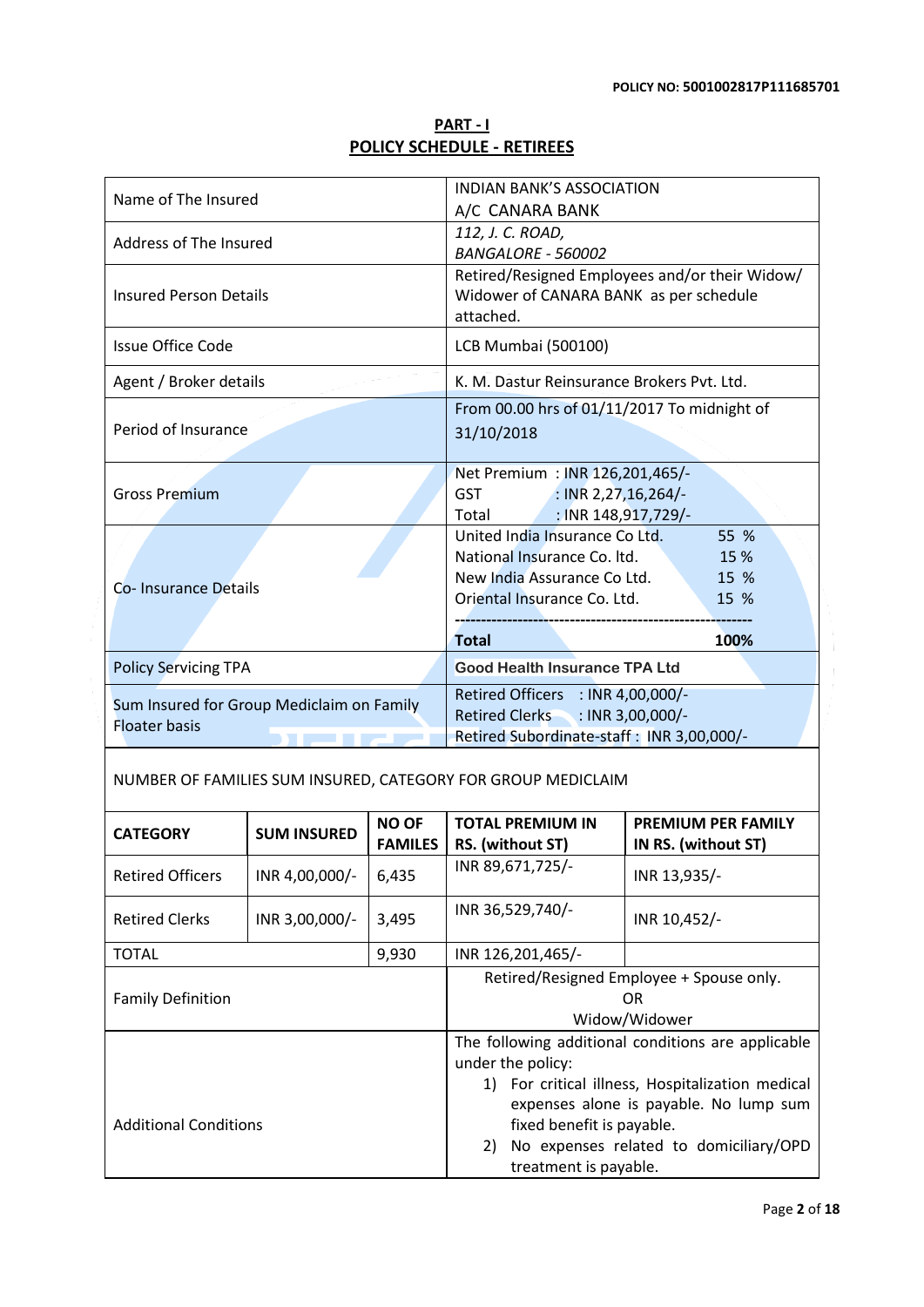| No expenses related to maternity is<br>3)                        |
|------------------------------------------------------------------|
| payable. No day one cover available for<br>new born child.       |
| No corporate buffer is available.<br>4)                          |
| 5) Only employee & spouse are covered.                           |
| Dependents are excluded from the scope                           |
| of the policy.                                                   |
| 6) After commencement of the policy if any                       |
| retiree who opts out of the scheme cannot<br>re-join the scheme. |
| 7) At the time of renewal in case any insured                    |
| person under this policy opts not to be                          |
| included for the renewal, then he/she will                       |
| not be allowed to join the scheme on                             |
| subsequent renewals.                                             |

# युनाइटेड इंडिया<br>UNITED INDIA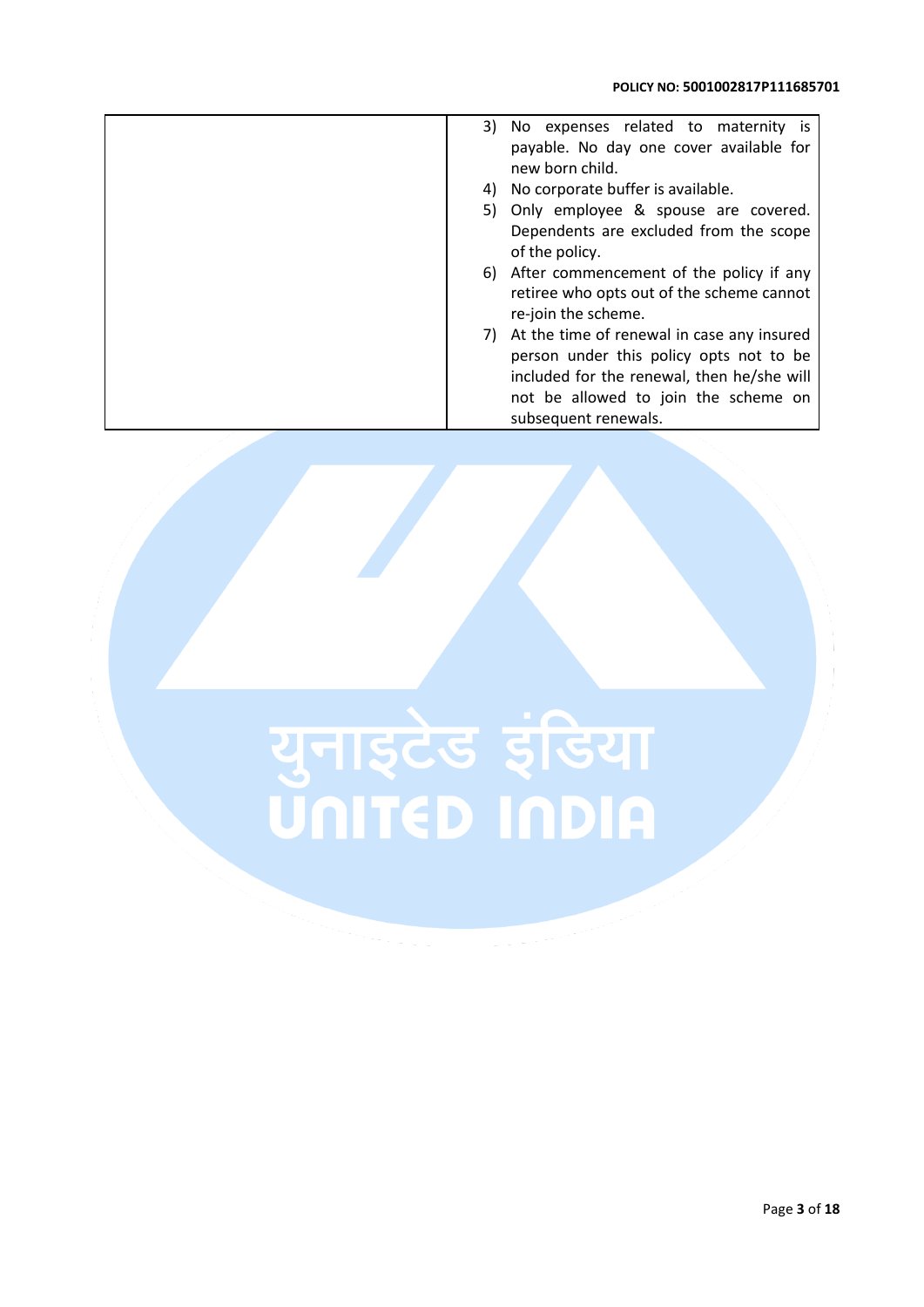| <b>Net Premium</b>            | INR 126,201,465/-    |
|-------------------------------|----------------------|
| <b>GST</b>                    | INR 2,27,16,264/-    |
| <b>Stamp Duty</b>             | 1.00<br>Re.          |
| Total                         | INR 148,917,729/-    |
| Collection No.                | 10150010017111856959 |
| <b>Collection Date</b>        | 15/11/2017           |
| GST.No                        | 27AAACU5552C1ZJ      |
| <b>INVOICE NO. &amp; DATE</b> | 2817 111685701&      |
|                               | 15/11/2017           |
| Broker code                   | BRC0000007           |

Date of Proposal and Declaration:01/11/2017

IN WITNESS WHEREOF, the undersigned being duly authorized has hereunto set His/her hand at MUMBAI-20 on this 01/11/2017.

For and on behalf of **UNITED INDIA INSURANCE CO.LTD.**



Duly Constituted Attorney (s)

"Consolidated Stamp Duty paid vide Government Notification no. Mudrank-2004/4125/C.R. 690/M-1 dated 31.12.2004. No separate stamp is required to be affixed on this document. "

UNITED INDIA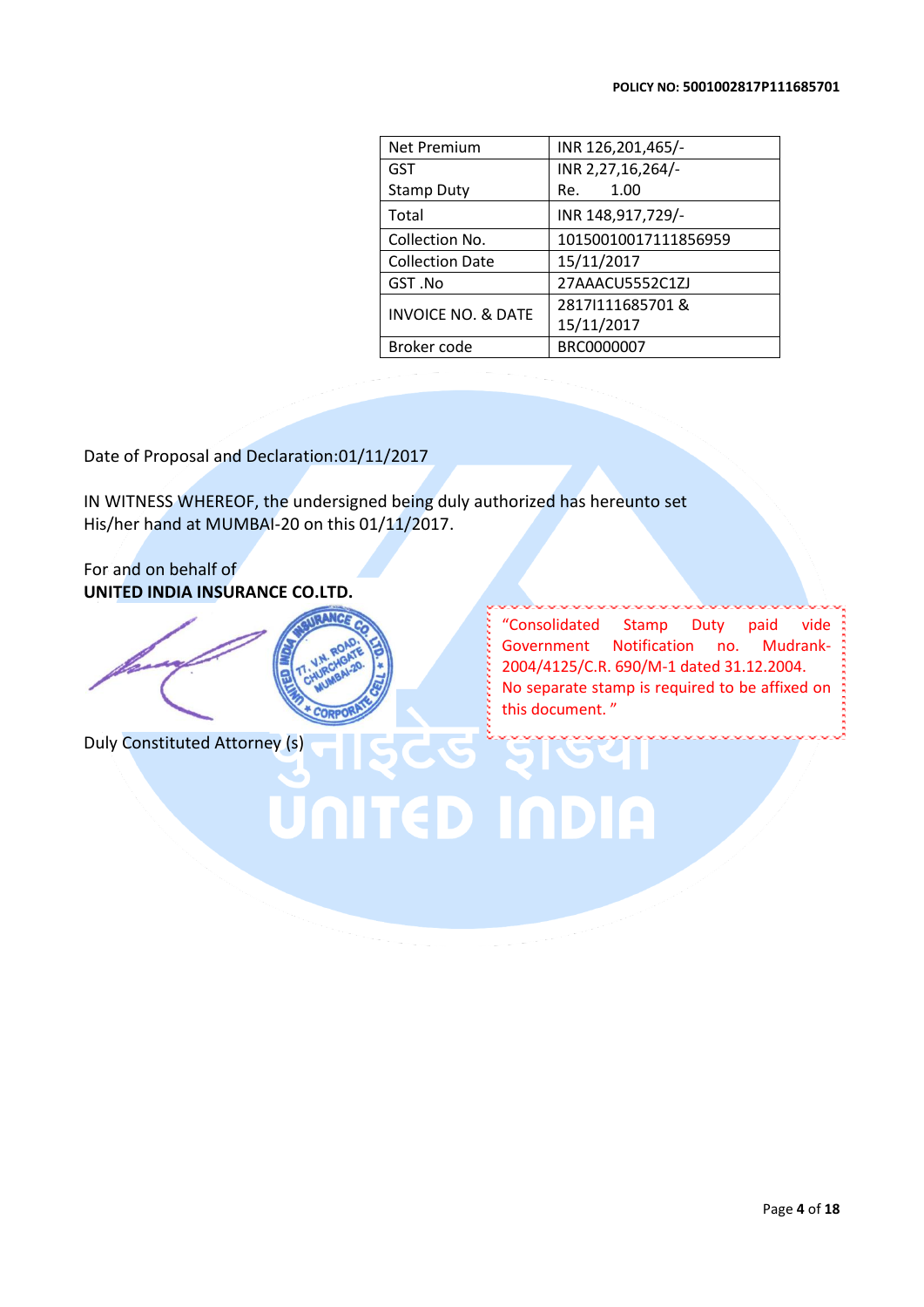### **PART - II**

- 1 WHEREAS the insured designated in the Schedule hereto has by a proposal and declaration dated as stated in the Schedule which shall be the basis of this Contract and is deemed to be incorporated herein has applied to UNITED INDIA INSURANCE COMPANY LTD. (hereinafter called the COMPANY) for the insurance hereinafter set forth in respect of Employees/Members (including their eligible family members) named in the Schedule hereto (hereinafter called the INSURED PERSON) and has paid premium as consideration for such insurance.
- 1.1 NOW THIS POLICY WITNESSES that subject to the terms, conditions, exclusions and definitions contained herein or endorsed, or otherwise expressed here on the Company undertakes that if during the period stated in the Schedule or during the continuance of this policy by renewal any insured person shall contract any disease or suffer from any illness (hereinafter called DISEASE) or sustain any bodily injury through accident (hereinafter called INJURY) and if such disease or injury shall require any such insured Person, upon the advice of a duly qualified Physician/Medical Specialist/Medical practitioner (hereinafter called MEDICAL PRACTITIONER) or of a duly qualified Surgeon (hereinafter called SURGEON) to incur hospitalization/domiciliary hospitalization expenses for medical/surgical treatment at any Nursing Home/Hospital in India as herein defined (hereinafter called HOSPITAL) as an inpatient, the Company will pay through TPA to the Hospital / Nursing Home or Insured the amount of such expenses as are reasonably and necessarily incurred in respect thereof by or on behalf of such Insured Person but not exceeding the Sum Insured in aggregate in any one period of insurance stated in the schedule hereto.
- 1.2 In the event of any claim becoming admissible under this scheme, the company will pay through TPA to the Hospital / Nursing Home or insured person the amount of such expenses as would fall under different heads mentioned below and as are reasonably and medically necessary incurred thereof by or on behalf of such insured person but not exceeding the Sum Insured in aggregate mentioned in the schedule hereto.
	- A) Room and Boarding expenses as provided by the Hospital/Nursing Home not exceeding Rs. 5000 per day or the actual amount whichever is less.
	- B) Intensive Care Unit (ICU) expenses not exceeding Rs. 7500 per day or actual amount whichever is less.
	- C) Surgeon, team of surgeons, Assistant surgeon, Anesthetist, Medical Practitioner, Consultants, Specialists Fees.
	- D) Nursing Charges , Service Charges, IV Administration Charges, Nebulization Charges, RMO charges ,Anesthetic, Blood, Oxygen, Operation Theatre Charges, surgical appliances, OT consumables, Medicines & Drugs, Dialysis, Chemotherapy, Radiotherapy, Cost of Artificial Limbs, cost of prosthetic devices implanted during surgical procedure like pacemaker, Defibrillator Ventilator, orthopedic implants, Cochlear Implant, any other implant, Intra-Ocular Lenses, , infra cardiac valve replacements, vascular stents, any other valve replacement, laboratory/diagnostic tests, X-ray CT Scan, MRI, any other scan, scopies and such similar expenses that are medically necessary, or incurred during hospitalization as per the advice of the attending doctor,
	- E) Hospitalization expenses (excluding cost of organ) incurred on donor in respect of organ transplant to the insured.
- 1.3 Pre and Post Hospitalization expenses payable in respect of each hospitalization shall be the actual expenses incurred subject to 30 days prior to hospitalization and 90 days after discharge.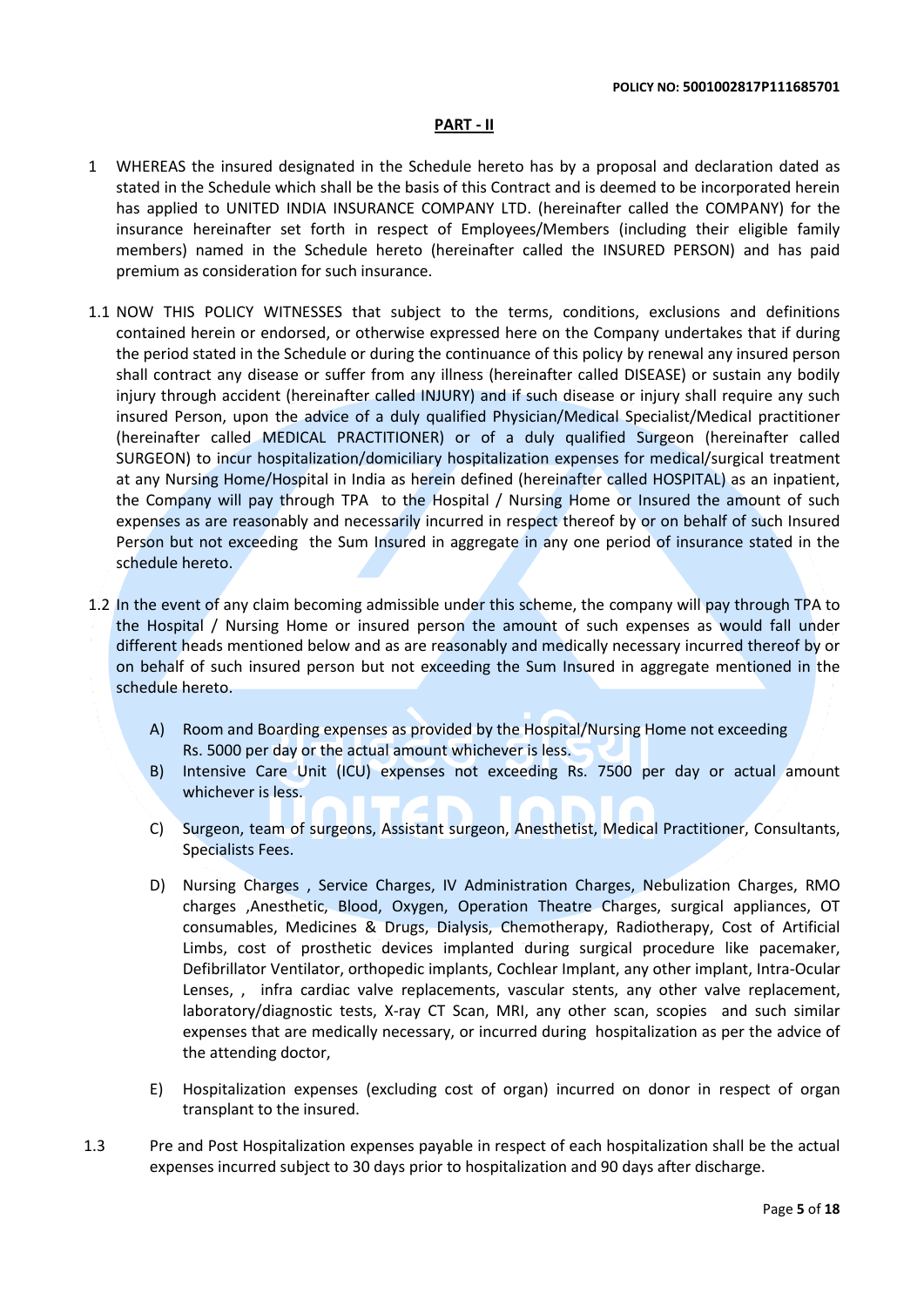### 2. **DEFINITIONS**:

2.1 ACCIDENT: An accident is a sudden, unforeseen and involuntary event caused resulting in injury.

2.2 A) "ACUTE CONDITION" – Acute condition is a disease, illness or injury that is likely to respond quickly to treatment which aims to return the person to his or her state of health immediately before suffering the disease/illness/injury which leads to full recovery.

- B) "CHRONIC CONDITION" A chronic condition is defined as a disease, illness, or injury that has one or more of the following characteristics –
	- i. It needs ongoing or long-term monitoring through consultations, examinations, checkups and/or tests –
	- ii. It needs ongoing or long-term control or relief of symptoms
	- iii. It requires your rehabilitation or for you to be specially trained to cope with it
	- iv. It continues indefinitely
	- v. It comes back or is likely to come back.

### 2.3 ALTERNATIVE TREATMENTS:

Alternative Treatments are forms of treatment other than treatment "Allopathy" or "modern medicine and includes Ayurveda, Unani, Siddha, Homeopathy and Naturopathy in the Indian Context, for Hospitalization only and Domiciliary for treatment only under ailments mentioned under clause number 3.1 in a hospital registered by the Central / State authorities.

(Ref: 3.4 Alternative Therapy)

 For Ayurvedic ,Unani, Siddha, Homeopathy and Naturopathy treatment, hospitalization expenses are admissible only when the treatment has been undergone in a Government Hospital or in any Institute recognized by the Government and/or accredited by Quality Council of India/National Accreditation Board on Health.

Company's Liability for all claims admitted in respect of any/all insured person/s during the period of insurance shall not exceed the Sum Insured stated in the schedule.

### 2.4 ANY ONE ILLNESS:

Any one illness will be deemed to mean continuous period of illness and it includes relapse within 45 days from the date of last consultation with the Hospital / Nursing Home where treatment has been taken. Occurrence of the same illness after a lapse of 45 days as stated above will be considered as fresh illness for the purpose of this policy.

### 2.5 CASHLESS FACILITY:

Cashless facility "means a facility extended by the insurer to the insured where the payments, of the cost of treatment undergone by the employee and the dependent family members of the insured in accordance with the policy terms and conditions, or directly made to the network provider by the insurer to the extent pre-authorization approved.

### 2.6 CONGENITAL ANOMALY:

Congenital Anomaly refers to a condition(s) which is present since birth, and which is abnormal with reference to form, structure or position.

- a. Internal Congenital Anomaly which is not in the visible and accessible parts of the body
- b. External Congenital Anomaly which is in the visible and accessible parts of the body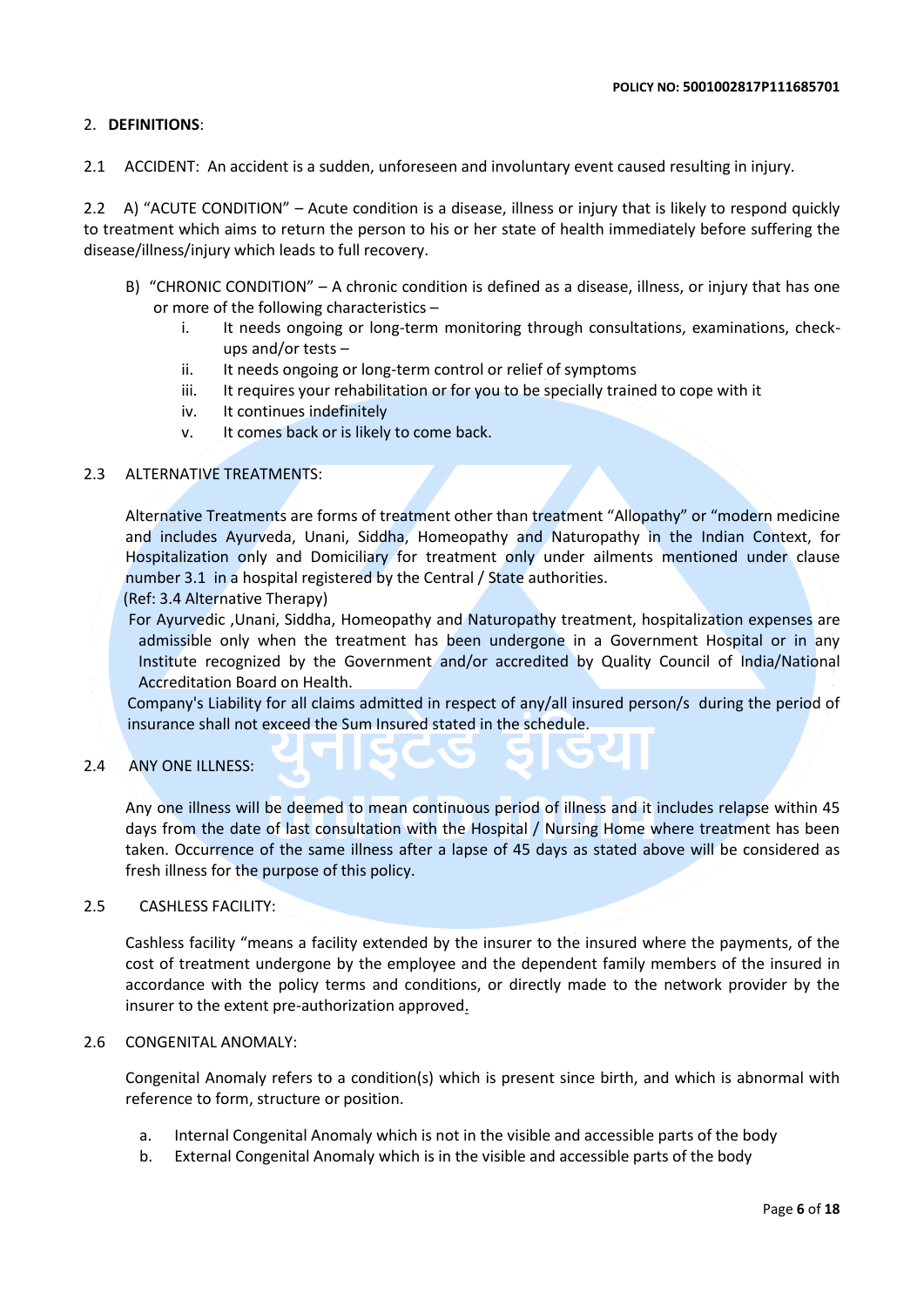### 2.7 CONDITION PRECEDENT:

Condition Precedent shall mean a policy term or condition upon which the Insurer's liability under the policy is conditional upon.

2.8 CONTRIBUTION:

The Officers/Employees will not share the cost of an indemnity claim on a ratable proportion from their personal Insurance Policies.

### 2.9 DAYCARE CENTRE:

 A day care centre means any institution established for day care treatment of illness and/ or injuries or a medical setup within a hospital and which has been registered with the local authorities, wherever applicable, and is under the supervision of a registered and qualified medical practitioner AND must comply with all minimum criteria as under;-

- has qualified nursing staff under its employment
- has all qualified medical practitioner(s) in charge
- has a fully equipped operation theatre of its own where surgical procedures are carried out.
- maintains daily records of patients and will make these accessible to the insurance companies authorized personnel.

### 2.10 DAY CARE TREATMENT:

Day care Treatment refers to medical treatment and or surgical procedure which is :

- i. undertaken under general or local anesthesia in a hospital/day care Centre in less than a day because of technological advancement, and
- ii. This would have otherwise required a hospitalization of more than a day.

Treatment normally taken on an outpatient basis is not included in the scope of this definition.

### 2.11 DOMICILIARY HOSPITALIZATION:

Domiciliary Hospitalization means medical treatment for an illness/disease/injury which in the normal course would require care and treatment at a hospital but is actually taken while confined at home under any of the following circumstances:

- a) The condition of the patient is such that he/she is not in a condition to be removed to a hospital or
- b) The patient takes treatment at home on account of non-availability of room in a hospital.

### 2.12 GRACE PERIOD:

Grace Period means the specified period of time immediately following the premium due date during which a payment can be made to renew or continue a policy in force without loss of continuity benefits such as waiting periods and coverage of pre-existing diseases. Coverage is not available for the period for which no premium is received.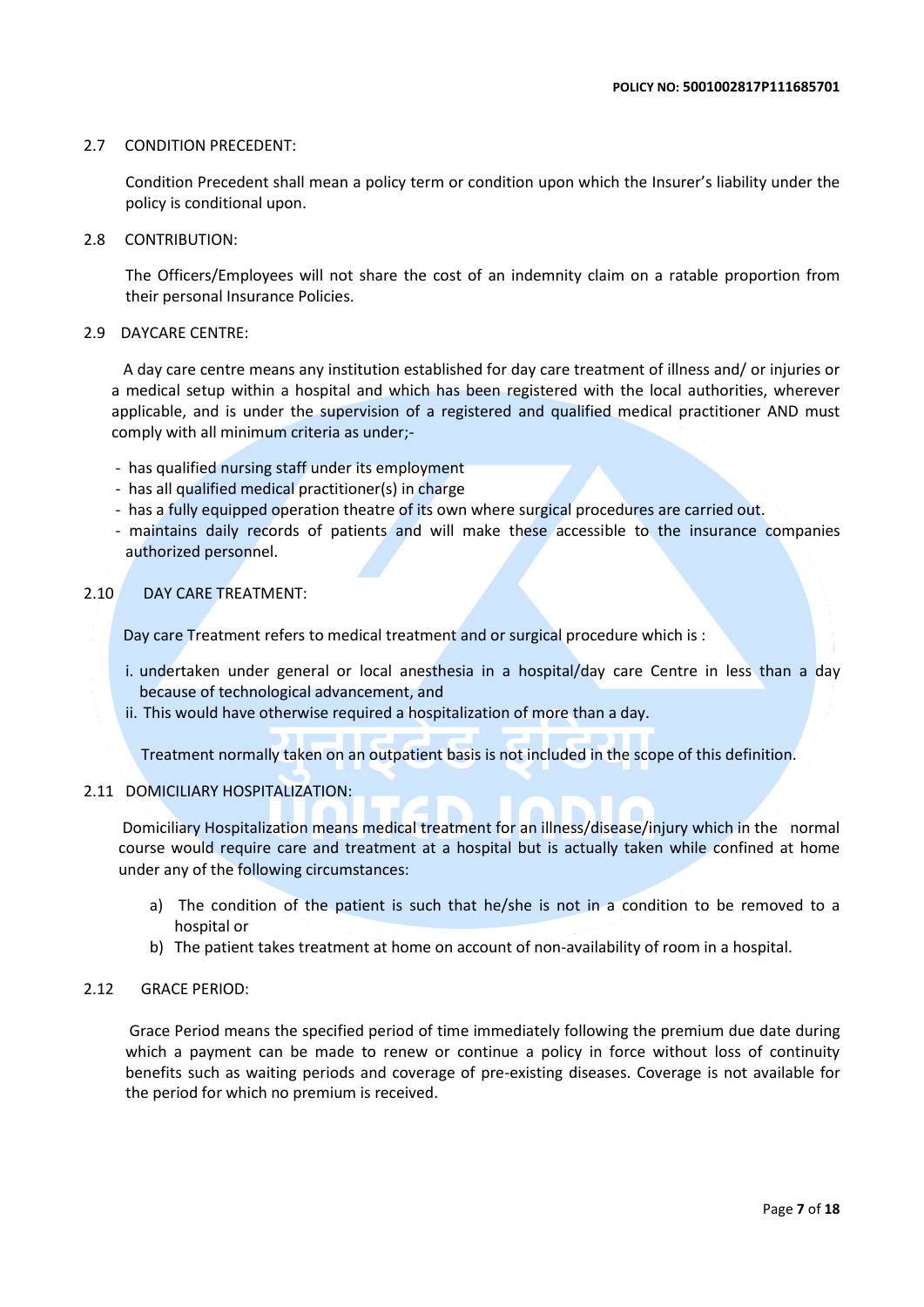### 2.13 HOSPITAL / NURSING HOME:

A Hospital means any institution established for in-patient care and day care treatment of illness and/or injuries and which has been registered as a Hospital with the local authorities under the Clinical establishments (Registration and Regulation) Act, 2010 or under the enactments specified under the Schedule of Section 56(1) of the said Act OR complies with all minimum criteria as under

- Has qualified nursing staff under its employment round the clock.
- Has at least 10 in-patient beds in towns having a population of less than 10 lacs and at least 15 in-patient beds in all other places;
- Has qualified medical practitioner(s) in charge round the clock;
- Has a fully equipped Operation Theatre of its own where surgical procedures are carried out;
- Maintains daily records of patients and makes these accessible to the insurance company's authorized personnel.

The term ' Hospital / Nursing Home ' shall not include an establishment which is a place of rest, a place for the aged, a place for drug-addicts or place for alcoholics, a hotel or a similar place.

### **This clause will however be relaxed in areas where it is difficult to find such hospitals and in the case of an emergency.**

### 2.14 HOSPITALIZATION:

Hospitalization means admission in a Hospital/Nursing Home for a minimum period of 24 consecutive hours of inpatient care except for specified procedures/treatments, where such admission could be for a period of less than a day, as mentioned in clauses 2.9 and 2.10

### 2.15 ID CARD:

ID Card means the identity card issued to the insured person by the THIRD PARTY ADMINISTRATOR to avail cashless facility in network hospitals.

### 2.16 ILLNESS:

Illness means a sickness or a disease or pathological condition leading to the impairment of normal physiological function which manifests itself during the policy period and requires medical treatment.

### 2.17 INJURY:

Injury means accidental physical bodily harm excluding illness or disease which is verified and certified by a medical practitioner. However all types of Hospitalization is covered under the Scheme.

### 2.18 IN PATIENT CARE:

In Patient Care means treatment for which the insured person has to stay in a hospital for more than a day for a covered event.

### 2.19 INTENSIVE CARE UNIT:

Intensive Care Unit means an identified section, ward or wing of a Hospital which is under the constant supervision of a dedicated medical practitioner(s) and which is specially equipped for the continuous monitoring and treatment of patients who are in a critical condition, or require life support facilities and where the level of care and supervision is considerably more sophisticated and intensive than in the ordinary and other wards.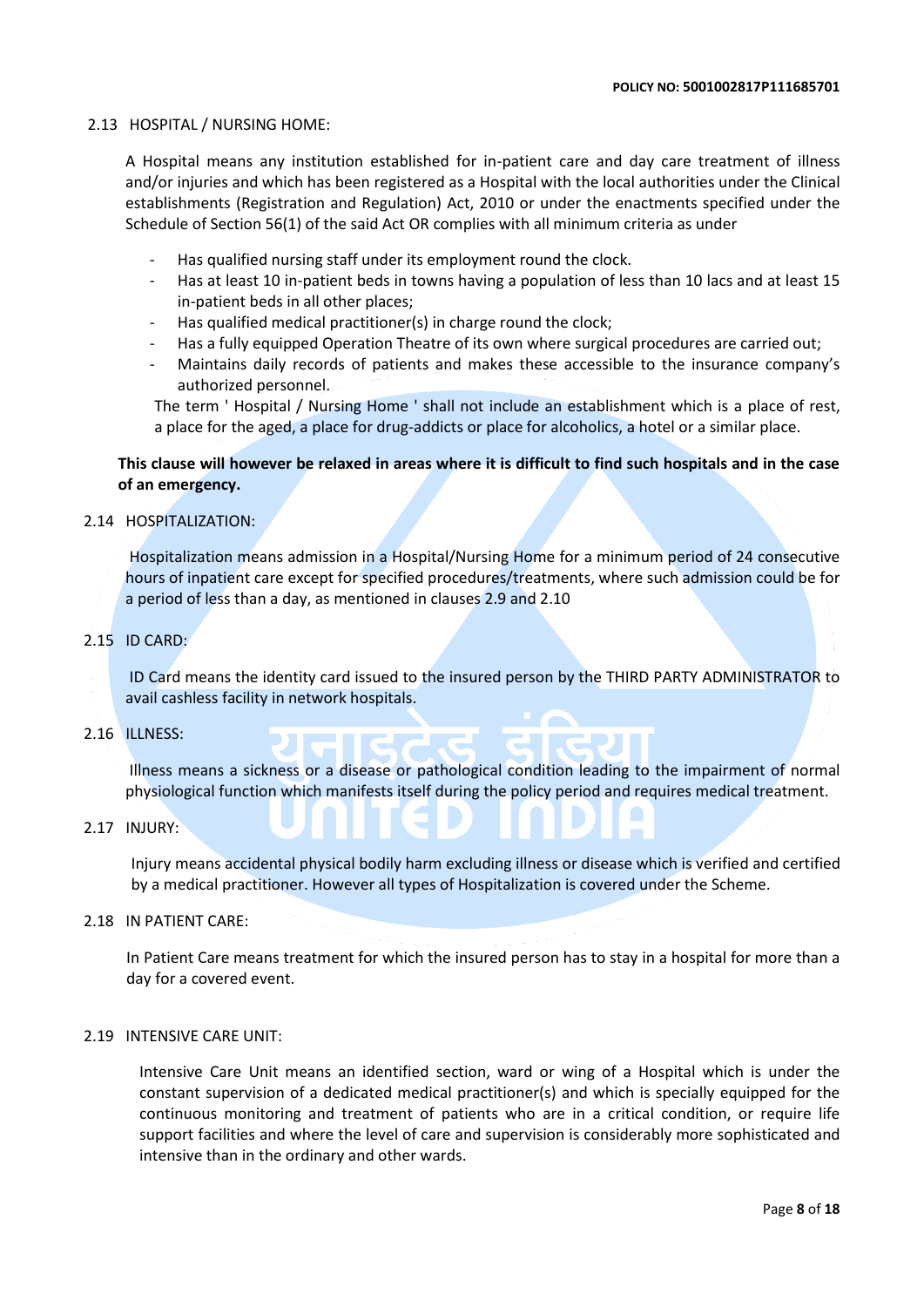### 2.20 MEDICAL ADVICE:

Any consultation or advice from a medical practitioner/doctor including the issue of any prescription or repeat prescription.

### 2.21 MEDICAL EXPENSES:

Medical Expenses means those expenses that an insured person has necessarily and actually incurred for medical treatment on account of illness or accident on the advice of a medical practitioner, as long as these are no more than would have been payable if the insured person had not been insured.

### 2.22 MEDICALLY NECESSARY:

Medically necessary treatment is defined as any treatment, test, medication or stay in hospital or part of a stay in a hospital which

- is required for the medical management of the illness or injury suffered by the insured;
- must not exceed the level of care necessary to provide safe, adequate and appropriate medical care in scope, duration or intensity;
- must have been prescribed by a medical practitioner;
- must confirm to the professional standards widely accepted in international medical practice or by the medical community in India.

### 2.23 MEDICAL PRACTITIONER:

Medical Practitioner is a person who holds a valid registration from the Medical Council of any State or Medical Council of India or Council for Indian Medicine or the homeopathy set up by the Government of India or a State Government and is thereby entitled to practice medicine within its jurisdiction; and is acting within the scope and jurisdiction of his license. The term medical practitioner would include physician, specialist and surgeon.

(The Registered practitioner should not be the insured or close family members such as parents, in-laws, spouse and children.)

### 2.24 NETWORK PROVIDER:

 Network Provider means hospitals or health care providers enlisted by an insurer or by a Third Party Administrator and insurer together to provide medical services to an insured on payment by a cashless facility.

The list of network hospitals is maintained by and available with the THIRD PARTY ADMINISTRATOR and the same is subject to amendment from time to time.

### 2.25 NON NETWORK:

Any hospital, Day care Centre or other provider that is not part of the network.

### 2.26 NOTIFICATION OF CLAIM

Notification of claim is the process of notifying a claim to the Bank, insurer or Third Party Administrator as well as the address/telephone number to which it should be notified.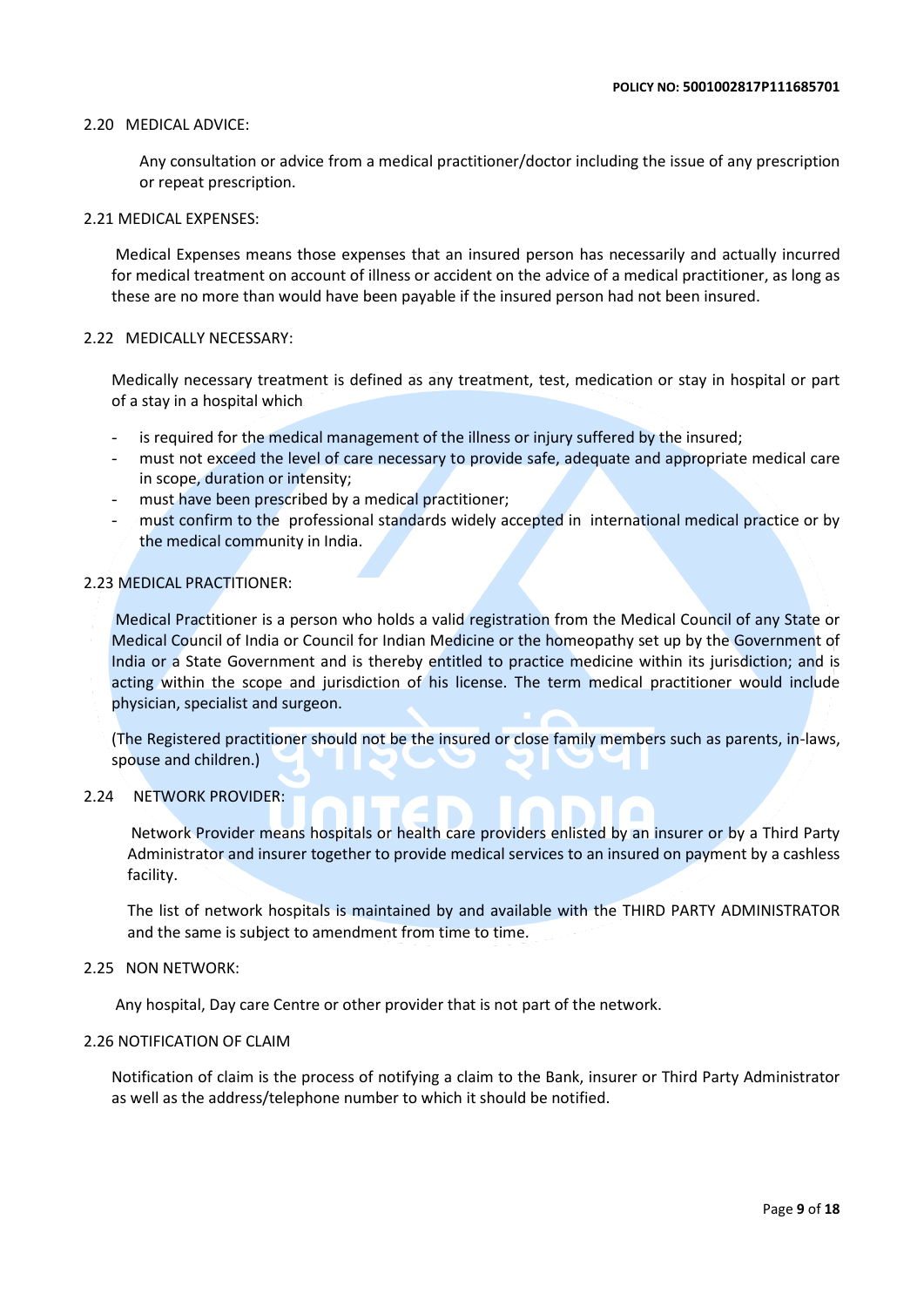### 2.27 OPD TREATMENT:

OPD Treatment is one in which the insured visits a clinic/hospital or associated facility like a consultation room for diagnosis and treatment based on the advice of medical a practitioner. The insured is not admitted as a day care or in-patient.

### 2.28 PRE-EXISTING DISEASE:

Pre Existing Disease is any condition, ailment or injury or related condition(s) for which you had signs or symptoms, and/or were diagnosed, and/or received medical advice/treatment, prior to the first policy issued by the insurer.

### 2.29 PORTABILITY

Portability means transfer by an individual health insurance policyholder (including family cover) of the credit gained for pre-existing conditions and time-bound exclusions if he/she chooses to switch from one insurer to another.

### 2.30 PRE – HOSPITALISATION MEDICAL EXPENSES:

Medical expenses incurred immediately 30 days before the insured person is hospitalized will be considered as part of a claim as mentioned under Item 1.3 above provided that;

- A) such medical expenses are incurred for the same condition for which the insured person's hospitalization was required and
- B) the inpatient hospitalization claim for such hospitalization is admissible by the insurance company.

### 2.31 POST HOSPITALISATION MEDICAL EXPENSES:

Relevant medical expenses incurred immediately 90 days after the Insured person is discharged from the hospital provided that;

A) Such Medical expenses are incurred for the same condition for which the Insured Person's Hospitalization was required; and

B) The In-patient Hospitalization claim for such Hospitalization is admissible by the Insurance Company.

### 2.32 QUALIFIED NURSE:

Qualified Nurse is a person who holds a valid registration from the Nursing Council of India or the Nursing Council of any state in India and/or who is employed on recommendation of the attending medical practitioner.

### 2.33 REASONABLE AND CUSTOMARY CHARGES:

Reasonable Charges means the charges for services or supplies, which are the standard charges for the specific provider and consistent with the prevailing charges in the geographical area for identical or similar services, taking into account the nature of the illness/injury involved.

2.34 Renewal: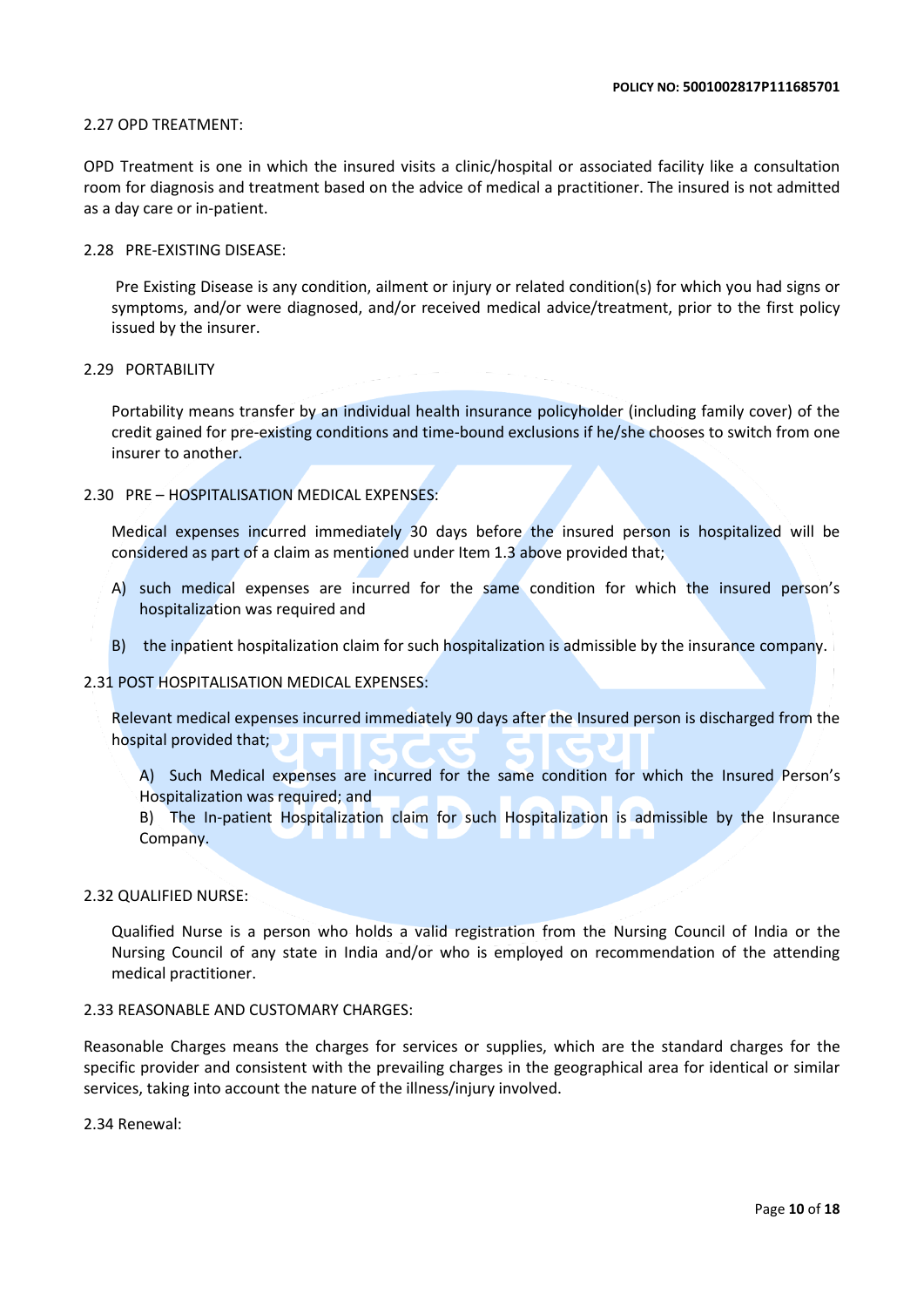Renewal defines the terms on which the contract of insurance can be renewed on mutual consent with a provision of grace period for treating the renewal continuous for the purpose of all waiting periods.

### 2.35 ROOM RENT:

Room Rent shall mean the amount charged by the hospital for the occupancy of a bed on per day basis.

### 2.36 SUBROGATION:

Subrogation shall mean the right of the insurer to assume the rights of the insured person to recover expenses paid out under the policy that may be recovered from any other source. It shall exclude the medical / accident policies obtained by the insured person separately.

### 2.37 SURGERY:

Surgery or surgical procedure means manual and/or operative procedure(s) required for treatment of an illness or injury, correction of deformities and defects, diagnosis and cure of diseases, relief of suffering or prolongation of life, performed in a hospital or day care Centre by a medical practitioner.

### 2.38 THIRD PARTY ADMINISTRATOR

Third Party Administrator means a Third Party Administrator who holds a valid License from Insurance Regulatory and Development Authority to act as a THIRD PARTY ADMINISTRATOR and is engaged by the Company for the provision of health services as specified in the agreement between the Company and Third Party Administrator.

### 2.39 UNPROVEN/EXPERIMENTAL TREATMENT:

Unproven/Experimental treatment is treatment, including drug Experimental therapy, which is not based on established medical practice in India.

### **3. COVERAGES:**

 3.1 Domiciliary Hospitalisation means medical treatment for a period exceeding three days for such an illness/disease/injury which in the normal course would require care and treatment at a hospital but is actually taken while confined at home under any of the following circumstances:

**AITED INDI** 

- A) The condition of the patient is such that he/she is not in a condition to be removed to a hospital or
- B) The patient takes treatment at home on account of non-availability of room in a hospital.

3.2 For Ayurvedic Treatment, hospitalisation expenses are admissible only when the treatment has been undergone in a Government Hospital or in any Institute recognised by the Government and/or accredited by Quality Council of India/National Accreditation Board on Health.

Company's Liability for all claims admitted in respect of any/all insured person/s during the period of insurance shall not exceed the Sum Insured stated in the schedule.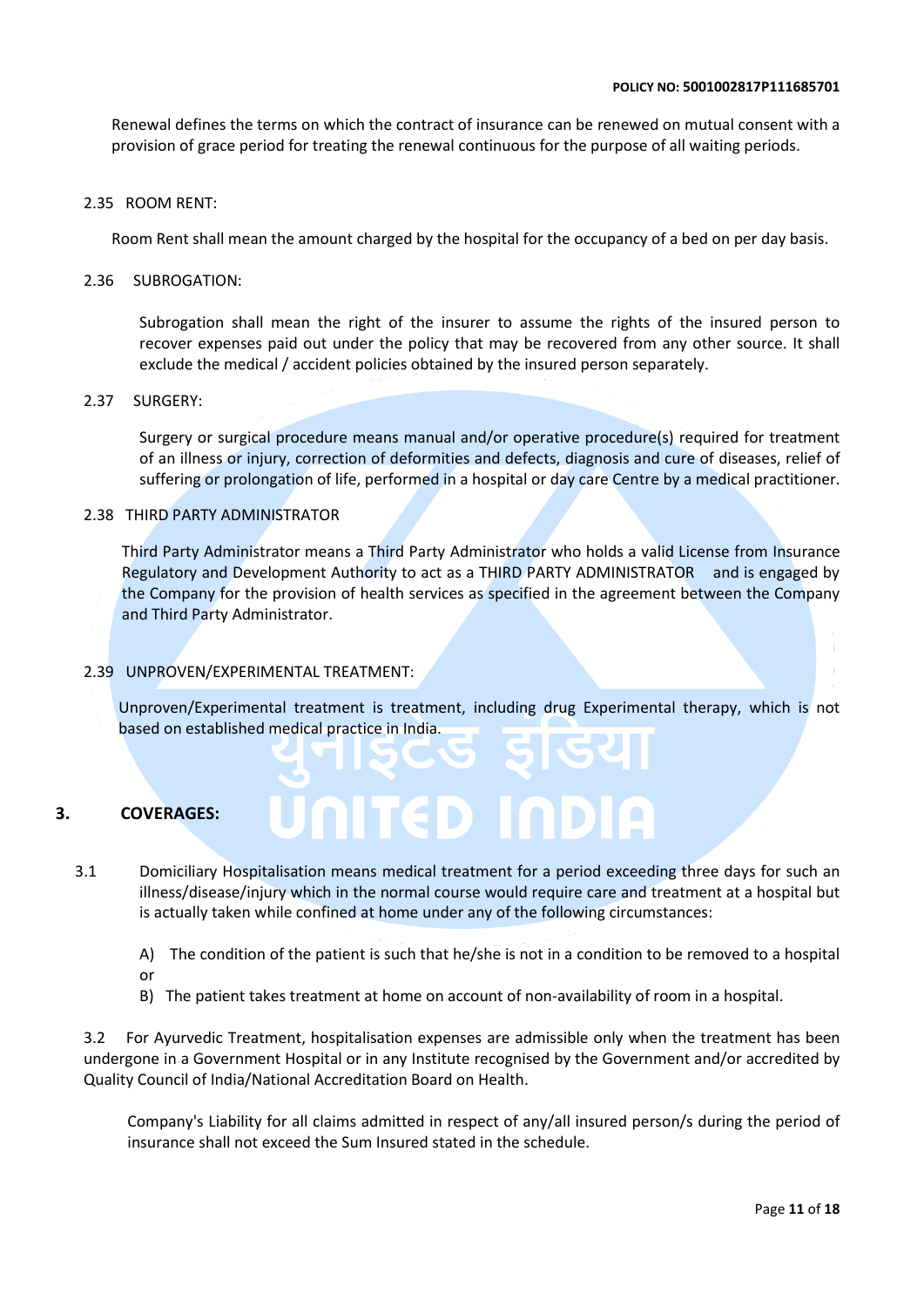3.3 Expenses on Hospitalization for minimum period of a day are admissible. However, this time limit is not applied to specific treatments, such as

| 1  | Adenoidectomy                                                                                                                                                                                                                                         | 20 | Haemo dialysis                               |
|----|-------------------------------------------------------------------------------------------------------------------------------------------------------------------------------------------------------------------------------------------------------|----|----------------------------------------------|
| 2  | Appendectomy                                                                                                                                                                                                                                          | 21 | Fissurectomy / Fistulectomy                  |
| 3  | Ascitic / Plueral tapping                                                                                                                                                                                                                             | 22 | Mastoidectomy                                |
| 4  | Auroplasty not Cosmetic in nature                                                                                                                                                                                                                     | 23 | Hydrocele                                    |
| 5  | Coronary angiography / Renal                                                                                                                                                                                                                          | 24 | Hysterectomy                                 |
| 6  | Coronary angioplasty                                                                                                                                                                                                                                  | 25 | Inguinal/ ventral/ umbilical/ femoral hernia |
| 7  | Dental surgery                                                                                                                                                                                                                                        | 26 | Parenteral chemotherapy                      |
| 8  | D&C                                                                                                                                                                                                                                                   | 27 | Polypectomy                                  |
| 9  | Excision of cyst/ granuloma/lump/tumor                                                                                                                                                                                                                | 28 | Septoplasty                                  |
| 10 | Eye surgery                                                                                                                                                                                                                                           | 29 | Piles/ fistula                               |
| 11 | hairline<br>including<br>fracture<br>Fracture<br>/dislocation                                                                                                                                                                                         | 30 | Prostate surgeries                           |
| 12 | Radiotherapy                                                                                                                                                                                                                                          | 31 | Sinusitis surgeries                          |
| 13 | including<br>Chemotherapy<br>parental<br>chemotherapy                                                                                                                                                                                                 | 32 | Tonsillectomy                                |
| 14 | Lithotripsy                                                                                                                                                                                                                                           | 33 | Liver aspiration                             |
| 15 | Incision and drainage of abscess                                                                                                                                                                                                                      | 34 | Sclerotherapy                                |
| 16 | Varicocelectomy                                                                                                                                                                                                                                       | 35 | Varicose Vein Ligation                       |
| 17 | <b>Wound suturing</b>                                                                                                                                                                                                                                 | 36 | All scopies along with biopsies              |
| 18 | <b>FESS</b>                                                                                                                                                                                                                                           | 37 | Lumbar puncture                              |
| 19 | Operations/Micro surgical operations on the<br>nose, middle ear/internal ear, tongue, mouth,<br>face, tonsils & adenoids, salivary glands &<br>salivary ducts, breast, skin & subcutaneous<br>tissues, digestive tract, female/male sexual<br>organs. |    |                                              |

This condition will also not apply in case of stay in hospital of less than a day provided –

- A) The treatment is undertaken under General or Local Anesthesia in a hospital / day care Centre in less than a day because of technological advancement and
- B) Which would have otherwise required hospitalization of more than a day.

### 3.4 ALTERNATIVE THERAPY

 Reimbursement of Expenses due to hospitalization under the recognized system of medicines , viz Unani, Sidha, Homeopathy , Naturopathy , if such treatment is taken in a clinic /hospital registered, by the central / state government .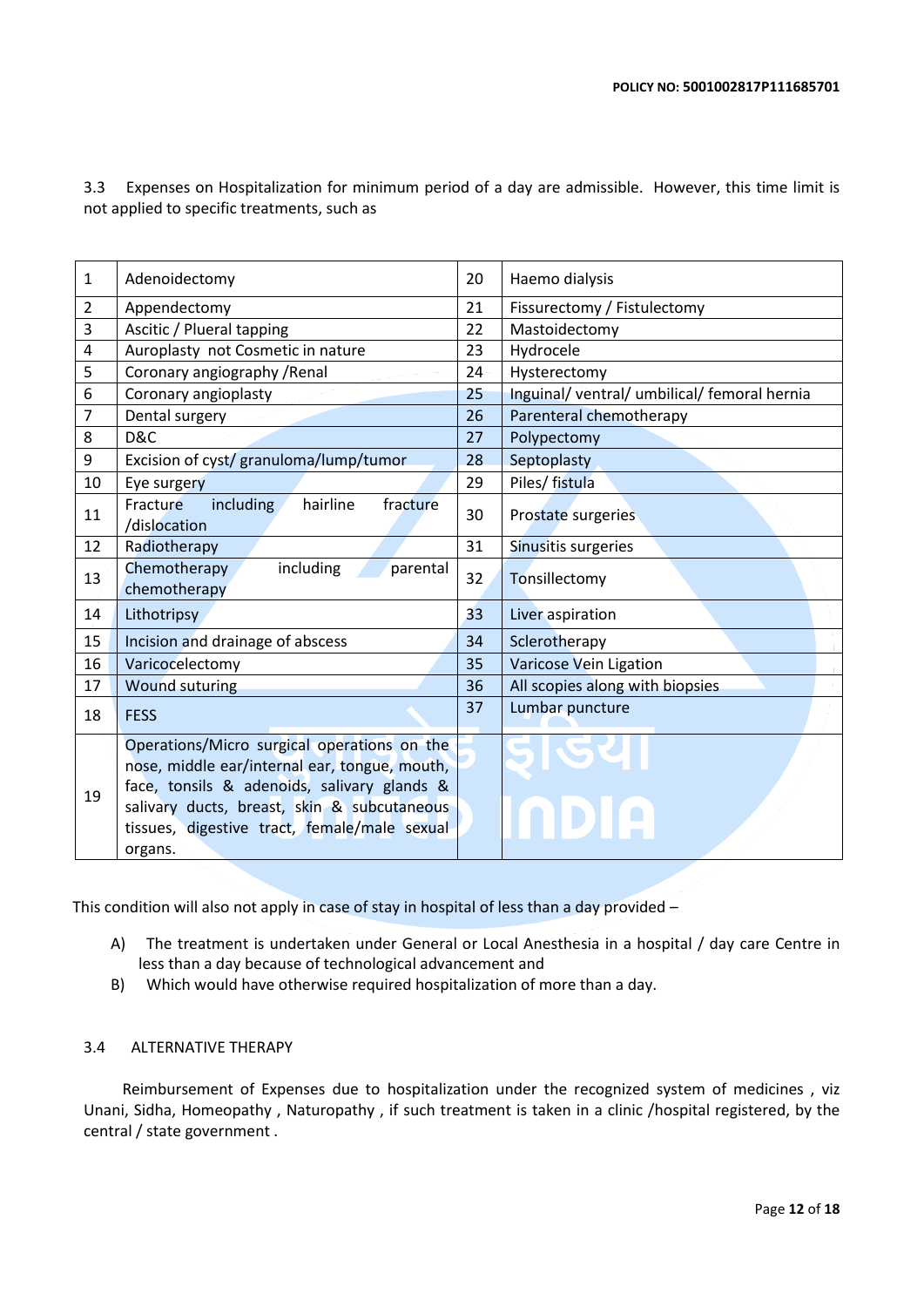### 3.5 AMBULANCE CHARGES

Ambulance charges are payable up to Rs 2500/- per trip to hospital and / or transfer to another hospital or transfer from hospital to home if medically advised. Taxi and Auto expenses in actual maximum up to Rs750/- per Hospitalisation.

Ambulance charges actually incurred on transfer from one center to another center due to Non availability of medical services/ medical complication shall be payable in full.

### 3.6 PRE-EXISTING DISEASES / AILMENTS

Pre-existing diseases are covered under the scheme.

### 3.7 CONGENITAL ANOMALIES

Expenses for Treatment of Congenital Internal / External diseases, defects anomalies are covered under the policy

### 3.8 PSYCHIATRIC DISEASES

Expenses for treatment of psychiatric and psychosomatic diseases be payable with or without hospitalization.

### 3.9 ADVANCED MEDICAL TREATMENT

All new kinds of approved advanced medical procedures for e.g. laser surgery, stem cell therapy for treatment of a disease is payable on hospitalization /day care surgery.

3.10 Treatment taken for Accidents can be payable even on OPD basis in Hospital up to Sum Insured.

### 3.11 TAXES AND OTHER CHARGES

All Taxes , Surcharges , Service Charges , Registration charges , Admission Charges , Nursing , and Administration charges to be payable.

۰

Charges for diapers and sanitary pads are payable if necessary as part of the treatment .Charges for Hiring a nurse / attendant during hospitalization will be payable only in case of recommendation from the treating doctor in case ICU / CCU, Neo natal nursing care or any other case where the patient is critical and requiring special care.

- 3.12 Treatment for Genetic Disorder and stem cell therapy is covered under the scheme.
- 3.13 Treatment for Age related Macular Degeneration (ARMD), treatment such as Rotational Field Quantum magnetic Resonance (RFQMR), Enhanced External Counter Pulsation (EECP), etc. are covered under the scheme. Treatment for all neurological/ macular degenerative disorders shall be covered under the scheme.
- 3.14 Rental Charges for External and or durable Medical equipment of any kind used for diagnosis and or treatment including CPAP, CAPD, Bi-PAP, Infusion pump etc. will be covered under the scheme.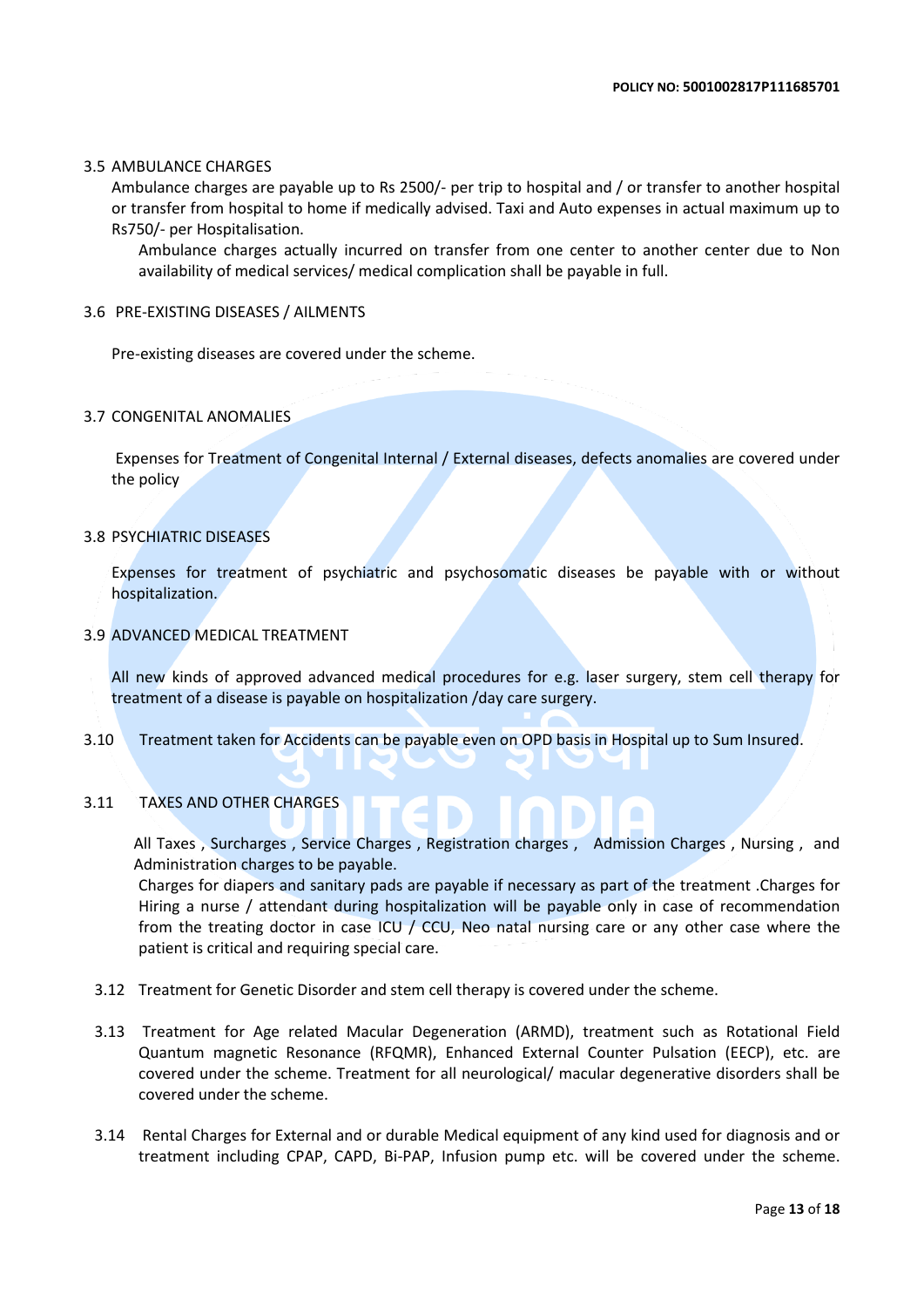However purchase of the above equipment to be subsequently used at home in exceptional cases on medical advice shall be covered.

- 3.15 Ambulatory devices i.e., walker, crutches, Belts, Collars, Caps, Splints, Slings, Braces, Stockings, elastocrepe bandages, external orthopedic pads, sub cutaneous insulin pump, Diabetic foot wear, Glucometer (including Glucose Test Strips)/ Nebulizer/ prosthetic devise/ Thermometer, alpha / water bed and similar related items etc., will be covered under the scheme.
- 3.16 PHYSIOTHERAPY CHARGES: Physiotherapy charges shall be covered for the period specified by the Medical Practitioner even if taken at home. All claims admitted in respect of any/all insured person/s during the period of insurance shall not exceed the Sum Insured stated in the schedule and Corporate Buffer if allocated.

### **4. EXCLUSIONS:**

The company shall not be liable to make any payment under this policy in respect of any expenses

whatsoever incurred by any Insured Person in connection with or in respect of:

- 4.1 Injury / disease directly or indirectly caused by or arising from or attributable to War, invasion, Act of Foreign enemy, War like operations (whether war be declared or not).
- 4.2 A) Circumcision unless necessary for treatment of a disease not excluded hereunder or as may be necessitated due to an accident.
	- B) Vaccination or inoculation.
	- C) Change of life or cosmetic or aesthetic treatment of any description is not covered.
	- D) Plastic surgery other than as may be necessitated due to an accident or as part of any illness.
- 4.3 Cost of spectacles and contact lenses, hearing aids. Other than Intra-Ocular Lenses and Cochlear Implant.
- 4.4 Dental treatment or surgery of any kind which are done in a dental clinic and those that are cosmetic in nature.
- 4.5 Convalescence, rest cure, Obesity treatment and its complications including morbid obesity, treatment relating disorders, Venereal disease, intentional self-injury and use of intoxication drugs / alcohol.
- 4.6 All expenses arising out of any condition directly or indirectly caused to or associated with Human T-Cell Lymphotropic Virus Type III (HTLB - III) or lymphadinopathy Associated Virus (LAV) or the Mutants Derivative or Variation Deficiency Syndrome or any syndrome or condition of a similar kind commonly referred to as AIDS.
- 4.7 Charges incurred at Hospital or Nursing Home primarily for diagnosis x-ray or Laboratory examinations or other diagnostic studies not consistent with or incidental to the diagnosis and treatment of positive existence of presence of any ailment, sickness or injury, for which confinement is required at a Hospital / Nursing Home, unless recommended by the attending doctor.
- 4.8 Expenses on vitamins and tonics unless forming part of treatment for injury or diseases as certified by the attending physician
- 4.9 Injury or Disease directly or indirectly caused by or contributed to by nuclear weapon / materials.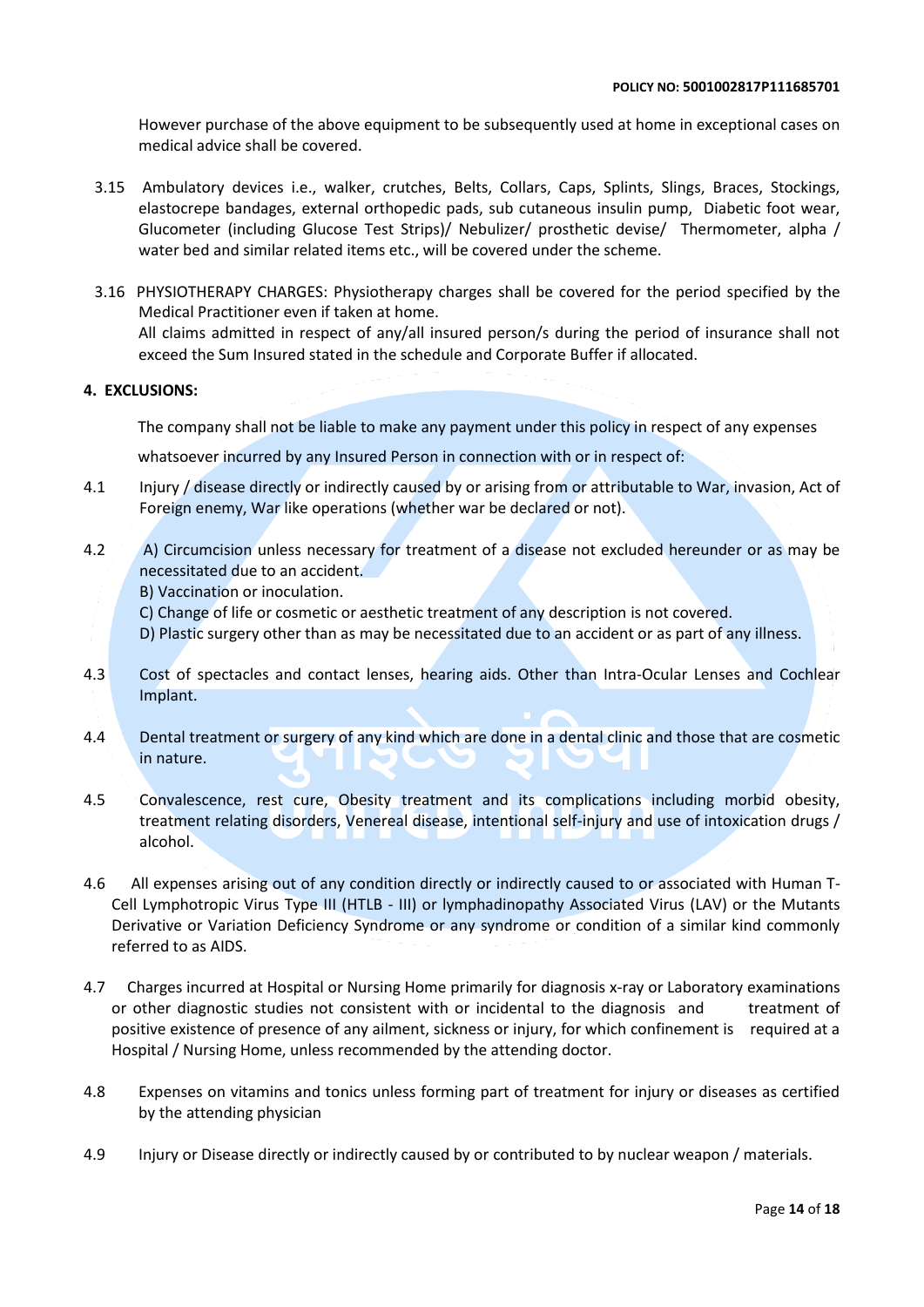- 4.10 All non-medical expenses including convenience items for personal comfort such as charges for telephone, television, /barber or beauty services, died t charges, baby food, cosmetics, tissue paper, diapers, sanitary pads, toiletry items and similar incidental expenses, unless and otherwise they are necessitated during the course of treatment.
- 4.11 Attempted suicide, critical illness before the commencement of the policy, war, invasion, nuclear radiation are not covered.

### **5. CONDITIONS:**

- 5.1 CONTRACT: the proposal form, declaration, and the policy issued shall constitute the complete contract of insurance.
- 5.2 Every notice or communication regarding hospitalization or claim to be given or made under this Policy shall be communicated to the office of the Bank, dealing with Medical Claims, and/or the THIRD PARTY ADMINISTRATOR office as shown in the Schedule. Other matters relating to the policy may be communicated to the policy issuing office.
- 5.3 The premium payable under this Policy shall be paid in advance. No receipt for Premium shall be valid except on the official form of the company signed by a duly authorized official of the company. The due payment of premium and the observance and fulfillment of the terms, provisions, conditions and endorsements of this Policy by the Insured Person in so far as they relate to anything to be done or complied with by the Insured Person shall be a condition precedent to any liability of the Company to make any payment under this Policy. No waiver of any terms, provisions, conditions and endorsements of this policy shall be valid unless made in writing and signed by an authorised official of the Company.
- 5.4 Notice of Communication: Upon the happening of any event which may give rise to a claim under this Policy notice with full particulars shall be sent to the Bank or Regional Office or THIRD PARTY ADMINISTRATOR named in the schedule at the earliest in case of emergency hospitalization within 7 days from the time of Hospitalization/Domiciliary Hospitalization .
- 5.5 All supporting documents relating to the claim must be filed with the office of the Bank dealing with the claims or THIRD PARTY ADMINISTRATOR within 30 days from the date of discharge from the hospital. In case of post-hospitalization, treatment (limited to 90 days), (as mentioned in para 2.32) all claim documents should be submitted within 30 days after completion of such treatment.
- Note: Waiver of these Conditions 5.4 and 5.5 may be considered in extreme cases of hardship where it is proved to the satisfaction of the Bank that under the circumstances in which the insured was placed it was not possible for him or any other person to give such notice or deliberate or file claim within the prescribed time-limit. The same would be waived by the TPA without reference to the Insurance Company.
- 5.6 The Insured Person shall obtain and furnish to the office of the Bank dealing with the claims / THIRD PARTY ADMINISTRATOR with all original bills, receipts and other documents upon which a claim is based and shall also give such additional information and assistance as the Bank through the THIRD PARTY ADMINISTRATOR/Company may require in dealing with the claim.
- 5.7 Any medical practitioner authorised by the Bank / Third Party Administrator / shall be allowed to examine the Insured Person in case of any alleged injury or disease leading to Hospitalisation, if so required.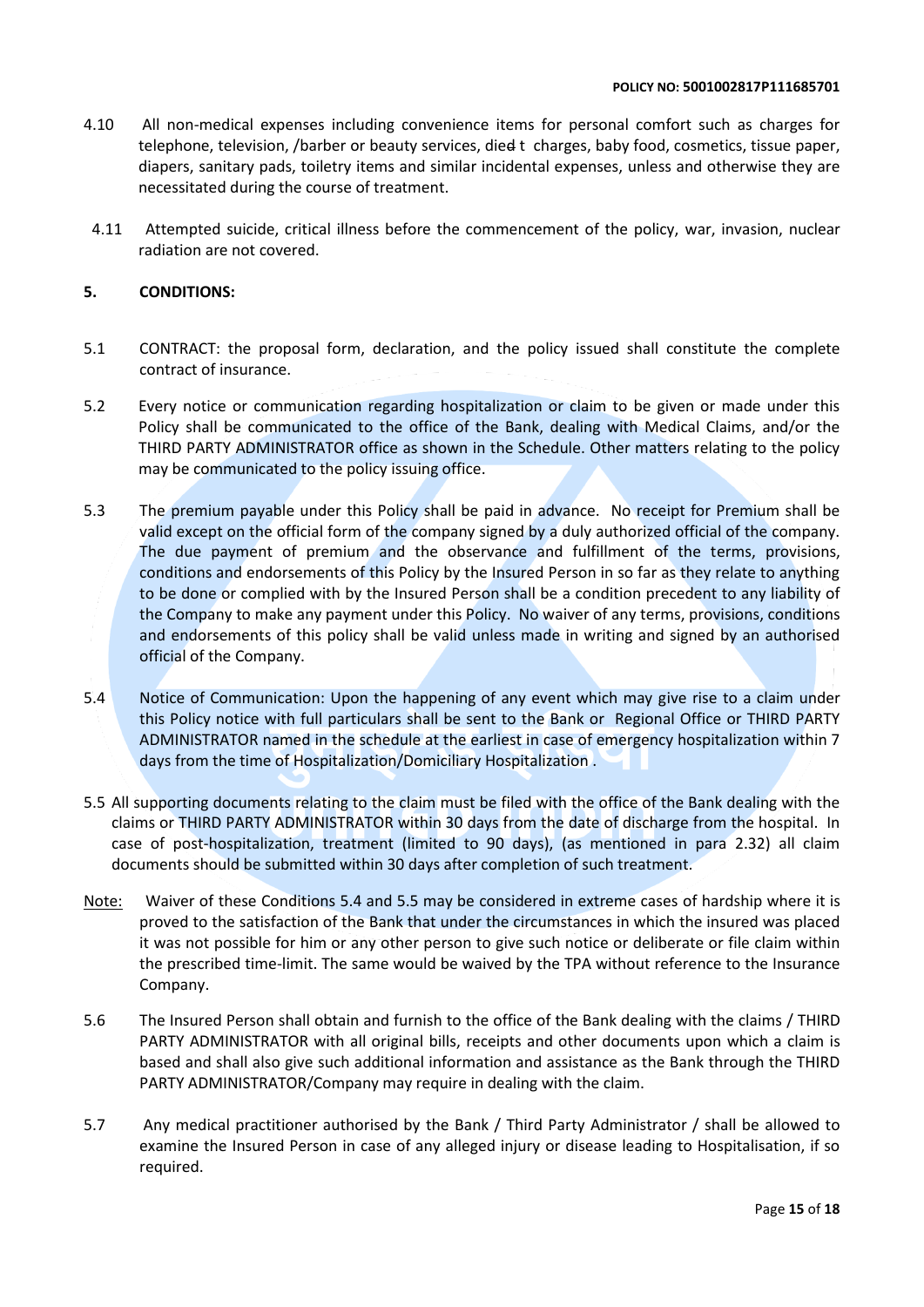5.8 The Company shall not be liable to make any payment under this policy in respect of any claim if such claim be in any manner fraudulent or supported by any fraudulent means or device whether by the Insured Person or by any other person acting on his behalf.

### 5.9 DISCLOSURE TO INFORMATION NORM

The claim shall rejected in the event of misrepresentation, mis-description or non-disclosure of any material fact.

- 5.10 Claims will be managed through the same Office of the Bank from where it is managed at present. The Insurance Companies third party administrator will be setting up a help desk at that office and supporting the bank in clearing all the claims on real time basis.
- 5.11 In case of rejection of claims it would go through a Committee set up of the Bank, Third Party Administrator and United India Insurance Co Ltd. unless rejected by the committee in real time the claim should not be rejected.
- 5.12 The Policy may be renewed by mutual consent and in such event the renewal premium shall be paid to the Company on or before the date of expiry of the Policy or of the subsequent renewal thereof. The Company shall not be bound to give notice that such renewal premium is due, provided however that if the insured shall apply for renewal and remit the requisite premium before the expiry of this policy, renewal shall not normally be refused, unless the Company has reasonable justification to do so.
- 5.13 ENHANCEMENT OF SUM INSURED

No enhancement of sum insured after commencement of policy.

### 5.14 **CANCELLATION CLAUSE:**

The Company may at any time cancel this Policy on grounds of misrepresentation, fraud, nondisclosure of material fact or non-cooperation by the insured fifteen days' notice in writing by Registered A/D to the insured at his last known address in which case the company shall return to the insured a proportion of the last premium corresponding to the unexpired period of insurance if no claim has been paid under the policy. The Insured may at any time cancel this Policy and in such event the Company shall allow refund of premium at Company's short period rate table given below provided no claim has occurred upto the date of cancellation.

### **PERIOD ON RISK RATE OF PREMIUM TO BE CHARGED**

| Upto one month       | 1/4 th of the annual rate |
|----------------------|---------------------------|
| Upto three months    | 1/2 of the annual rate    |
| Upto six months      | 3/4th of the annual rate  |
| Exceeding six months | Full annual rate.         |

5.15 If any dispute or difference shall arise as to the quantum to be paid under the policy (liability being otherwise admitted) such difference shall independently of all other questions be referred to the decision of a sole arbitrator to be appointed in writing by the parties or if they cannot agree upon a single arbitrator within 30 days of any party invoking arbitration, the same shall be referred to a panel of three arbitrators, comprising of two arbitrators, one to be appointed by each of the parties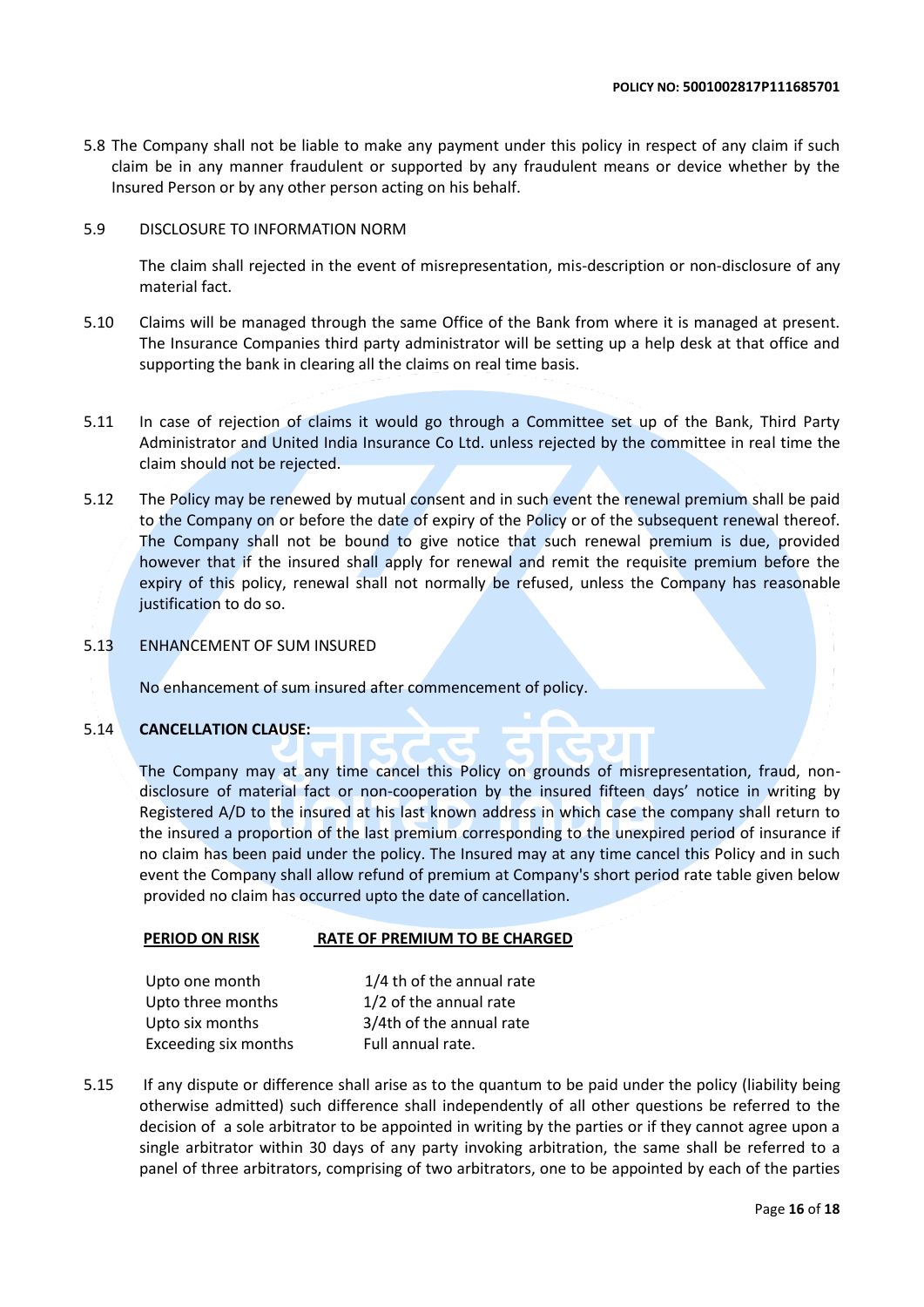to the dispute/difference and the third arbitrator to be appointed by such two arbitrators and arbitration shall be conducted under and in accordance with the provisions of the Arbitration and Conciliation Act, 1996.

It is clearly agreed and understood that no difference or dispute shall be referable to arbitration as herein before provided, if the Company has disputed or not accepted liability under or in respect of this Policy.

It is hereby expressly stipulated and declared that it shall be a condition precedent to any right of action or suit upon this policy that award by such arbitrator/arbitrators of the amount of the loss or damage shall be first obtained.

5.16 If the TPA, as per terms and conditions of the policy or the Company shall disclaim liability to the Insured for any claim hereunder and if the Insured shall not within 12 calendar months from the date or receipt of the notice of such disclaimer notify the TPA/ Company in writing that he does not accept such disclaimer and intends to recover his claim from the TPA/Company then the claim shall for all purposes be deemed to have been abandoned and shall not thereafter be recoverable hereunder.

5.17 All medical/surgical treatments under this policy shall have to be taken in India and admissible claims thereof shall be payable in Indian currency. Payment of claim shall be made through TPA to the Hospital/Nursing Home or the Insured Person as the case may be.

### 5.18 LOW/HIGH CLAIM RATIO ( BONUS / MALUS):

Subject otherwise to terms and conditions of Group Mediclaim Policy as attached. The Insurance Company agrees for a continuity cover for three years based on the following annual renewal matrix.

| Claims Ratio      | Discount/ Loading Percentage to be applied |
|-------------------|--------------------------------------------|
|                   |                                            |
|                   | on the base premium                        |
| Not Exceeding 25% | 40% discount                               |
| Not Exceeding 30% | 35% discount                               |
| Not Exceeding 40% | 25% discount                               |
| Not Exceeding 50% | 15% discount                               |
| Not Exceeding 60% | 5% discount                                |
| 61% - 110%        | No discount no Loading                     |
| 111% - 115%       | 5% loading                                 |
| 116% - 120%       | 7% loading                                 |
| 121% - 125%       | 10% loading                                |
| 126% - 130%       | 13% loading                                |
| 131% - 135%       | 15% loading                                |
| 136% - 140%       | 18% loading                                |

### 6. IRDAI REGULATIONS:

This Policy is subject to IRDAI (Health Insurance) Regulations 2013 and IRDAI Protection Policyholders' Interest) Regulations 2002 as amended from time to time.